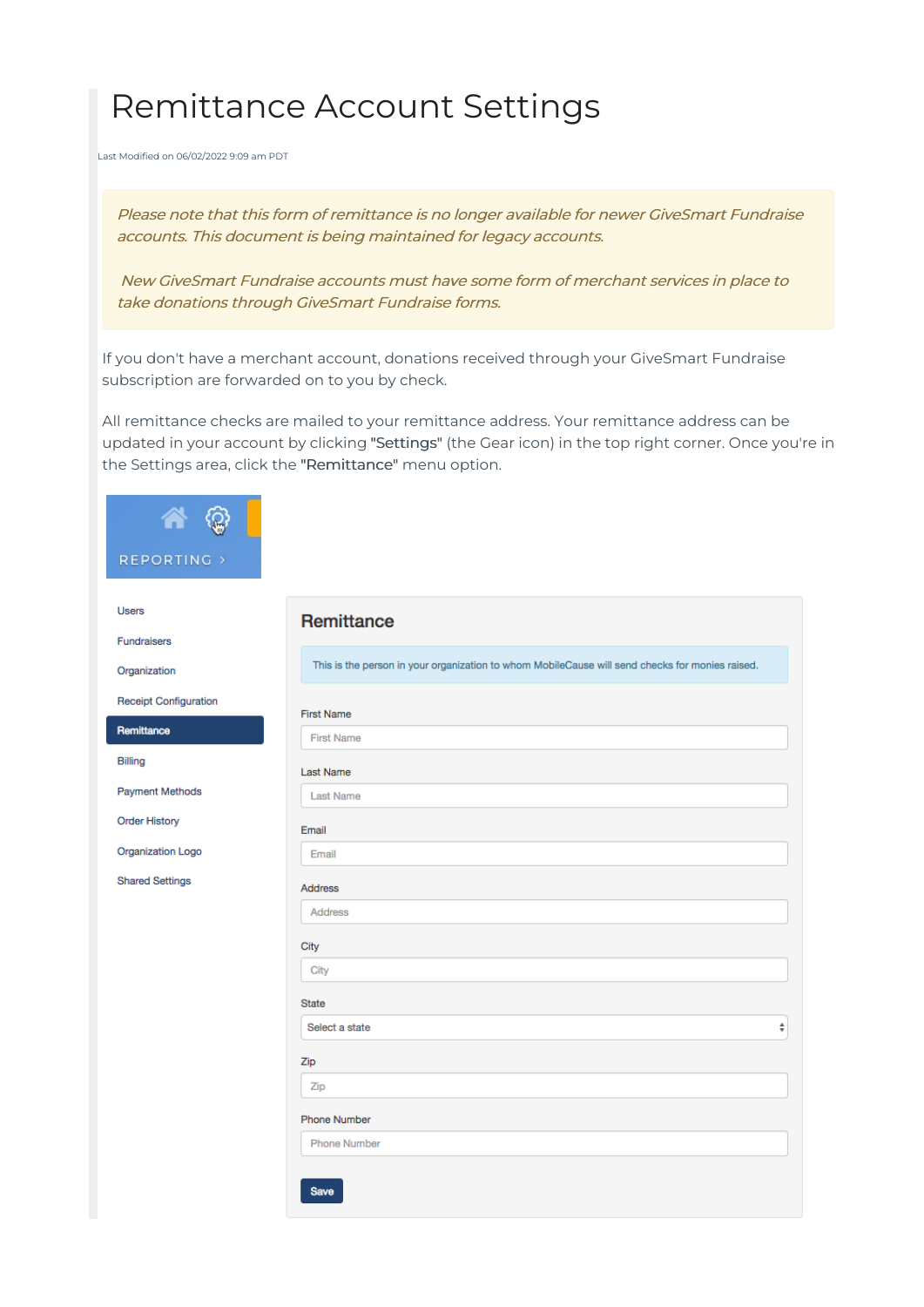Donation periods are monthly. Checks are processed and mailed within 30 days of the period end and reflect all funds collected on your behalf during the donation period.

Want to receive funds faster? Open a merchant account to get your donations within a few days and offer a better donor experience. Click here for more [information](http://mcause.us/funds).



Your Organization Name

| <b>Collected Donations</b> | CCPF  | <b>Net Payout</b> |
|----------------------------|-------|-------------------|
| 1000.00                    | 25.00 | 975.00            |

**Important!** - Your MobileCause account allows you to view a breakdown of individual transactions for the attached check

To view instructions for exporting your transaction report:

- 
- m is usually spin the policy of the system of the system and search for 'Remittance Check'<br>This short-link will take you directly to the appropriate help article: http://mcause.us/remittance<br>To have a link to this help art

Please refer any distribution questions to the Support Department at support@mobilecause.com.

## For Credit and Debit Collected Donations:

If you don't have a merchant account, remittance checks will come from GiveSmart Fundraise. This includes donations received through debit and credit card donations, such as donations through the Website Donation form. Checks are sent once a month.

To reconcile remittance statement with the totals in your account:

Click Reporting > Search Transactions

| <b>FUNDRAISING</b> v              | <b>EVENTS</b> $\vee$    | <b>ENGAGEMENT v</b> | <b>COMMUNICATION &amp;</b><br>MARKETING $\sim$ | <b>REPORTING</b> >           |
|-----------------------------------|-------------------------|---------------------|------------------------------------------------|------------------------------|
| <b>最 Search Transactions</b><br>₩ | <b>8</b> Manage Pledges |                     | <sup>2</sup> Campaigns                         | <b>6 Recurring Donations</b> |
| Download Center                   |                         |                     |                                                |                              |

On the Filter page, under Transaction Type, selectCredit Card and Collected.